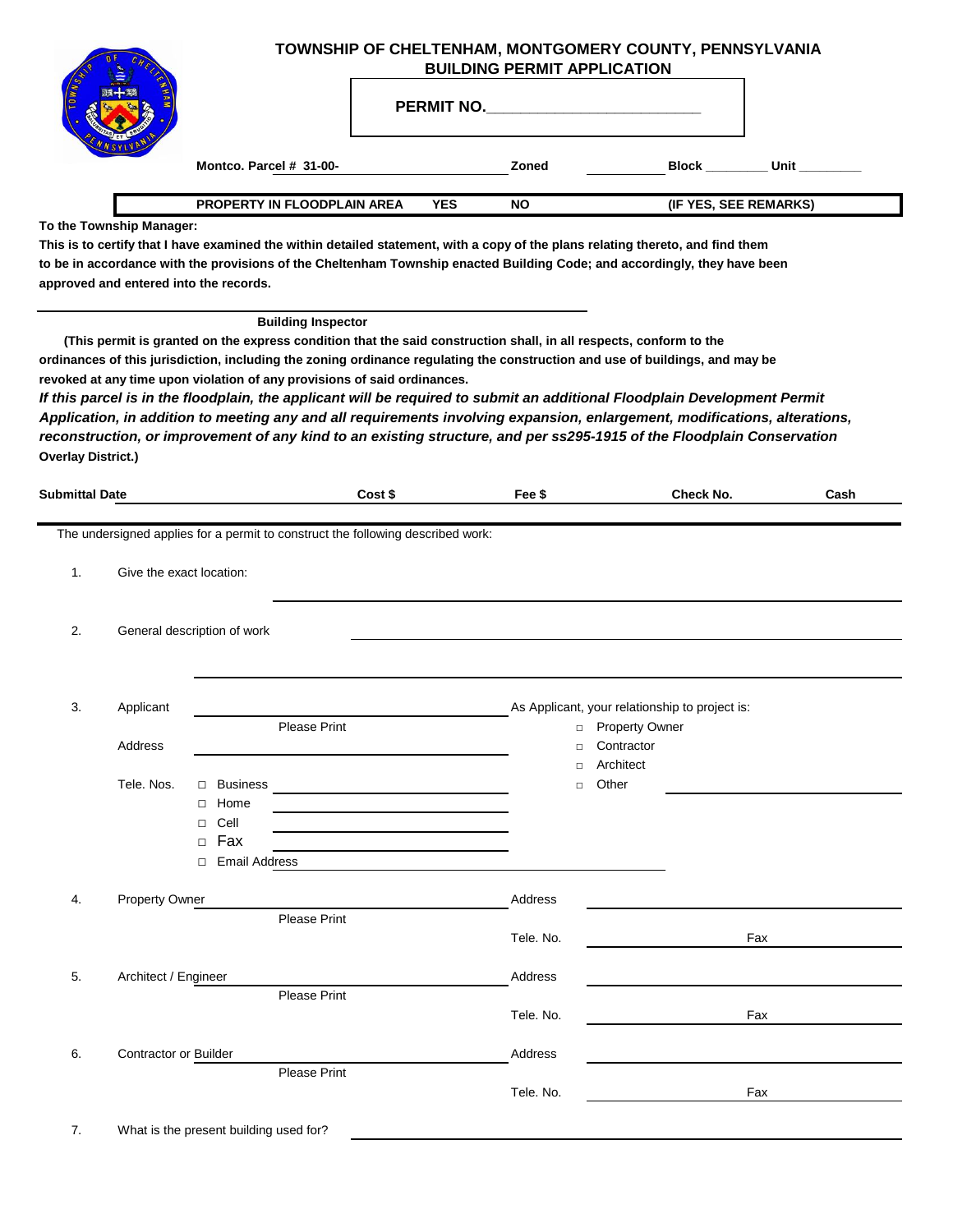|    | If new building or new addition, what will it be used for?                                                                                                                                                                                                                                                                                                                                                                                                                       |        |            |                                                                                                                      |           |          |
|----|----------------------------------------------------------------------------------------------------------------------------------------------------------------------------------------------------------------------------------------------------------------------------------------------------------------------------------------------------------------------------------------------------------------------------------------------------------------------------------|--------|------------|----------------------------------------------------------------------------------------------------------------------|-----------|----------|
|    | Upon what kind of soil will any new foundation be laid?                                                                                                                                                                                                                                                                                                                                                                                                                          |        |            | <u> 1980 - Johann Stein, marwolaethau a bhann an t-Amhair ann an t-Amhair an t-Amhair an t-Amhair an t-Amhair an</u> |           |          |
|    | Is the present building occupied?                                                                                                                                                                                                                                                                                                                                                                                                                                                | $\Box$ | <b>YES</b> | $\Box$                                                                                                               | <b>NO</b> |          |
|    | If NO, provide date last vacated.<br>If NO, provide water meter/billings for last quarter occupied.                                                                                                                                                                                                                                                                                                                                                                              |        |            |                                                                                                                      |           |          |
|    | List all contractors/sub-contractors and provide a copy of your contract with the homeowner as part of the application.<br>Copies of Workers' Compensation or Exemption must be included with application. All sub-contractors must be registered<br>in Cheltenham Township before applying for a permit. His/her permit application must be signed by the registered<br>contractor and must be submitted with and as part of a complete building permit application submission. |        |            |                                                                                                                      |           |          |
|    | a. Plumbing:                                                                                                                                                                                                                                                                                                                                                                                                                                                                     |        |            |                                                                                                                      |           |          |
|    |                                                                                                                                                                                                                                                                                                                                                                                                                                                                                  |        | Cost       |                                                                                                                      |           | Reg. #   |
|    | b. HVAC:                                                                                                                                                                                                                                                                                                                                                                                                                                                                         |        |            | Address                                                                                                              |           |          |
|    |                                                                                                                                                                                                                                                                                                                                                                                                                                                                                  |        | Cost       |                                                                                                                      | Reg. #    |          |
|    | c. Electrical:<br>Name and the contract of the contract of the contract of the contract of the contract of the contract of the contract of the contract of the contract of the contract of the contract of the contract of the contract of the c                                                                                                                                                                                                                                 |        |            | Address and the contract of the contract of the contract of the contract of the contract of the contract of the      |           |          |
|    |                                                                                                                                                                                                                                                                                                                                                                                                                                                                                  |        | Cost       |                                                                                                                      |           | Reg. #   |
| d. | Excavation:                                                                                                                                                                                                                                                                                                                                                                                                                                                                      |        |            | Address                                                                                                              |           |          |
|    |                                                                                                                                                                                                                                                                                                                                                                                                                                                                                  |        | Cost       |                                                                                                                      |           | $Reg.$ # |
|    | e. Concrete:<br>Name                                                                                                                                                                                                                                                                                                                                                                                                                                                             |        |            | Address                                                                                                              |           |          |
|    | Tele. No.                                                                                                                                                                                                                                                                                                                                                                                                                                                                        |        | Cost       |                                                                                                                      |           | Reg. #   |
|    | f. Masonry:                                                                                                                                                                                                                                                                                                                                                                                                                                                                      |        |            |                                                                                                                      |           |          |
|    |                                                                                                                                                                                                                                                                                                                                                                                                                                                                                  |        | Cost       |                                                                                                                      |           | Reg. #   |
| g. | Drywall:                                                                                                                                                                                                                                                                                                                                                                                                                                                                         |        |            |                                                                                                                      |           |          |
|    |                                                                                                                                                                                                                                                                                                                                                                                                                                                                                  |        | Cost       |                                                                                                                      |           | $Reg.$ # |
|    | h. Fire Protection:                                                                                                                                                                                                                                                                                                                                                                                                                                                              |        |            |                                                                                                                      |           |          |
|    |                                                                                                                                                                                                                                                                                                                                                                                                                                                                                  |        | Cost       | <u> 1980 - Johann Barbara, martxa alemaniar a</u>                                                                    |           | $Reg.$ # |
|    |                                                                                                                                                                                                                                                                                                                                                                                                                                                                                  |        |            |                                                                                                                      |           |          |
|    |                                                                                                                                                                                                                                                                                                                                                                                                                                                                                  |        |            |                                                                                                                      |           | $Reg.$ # |